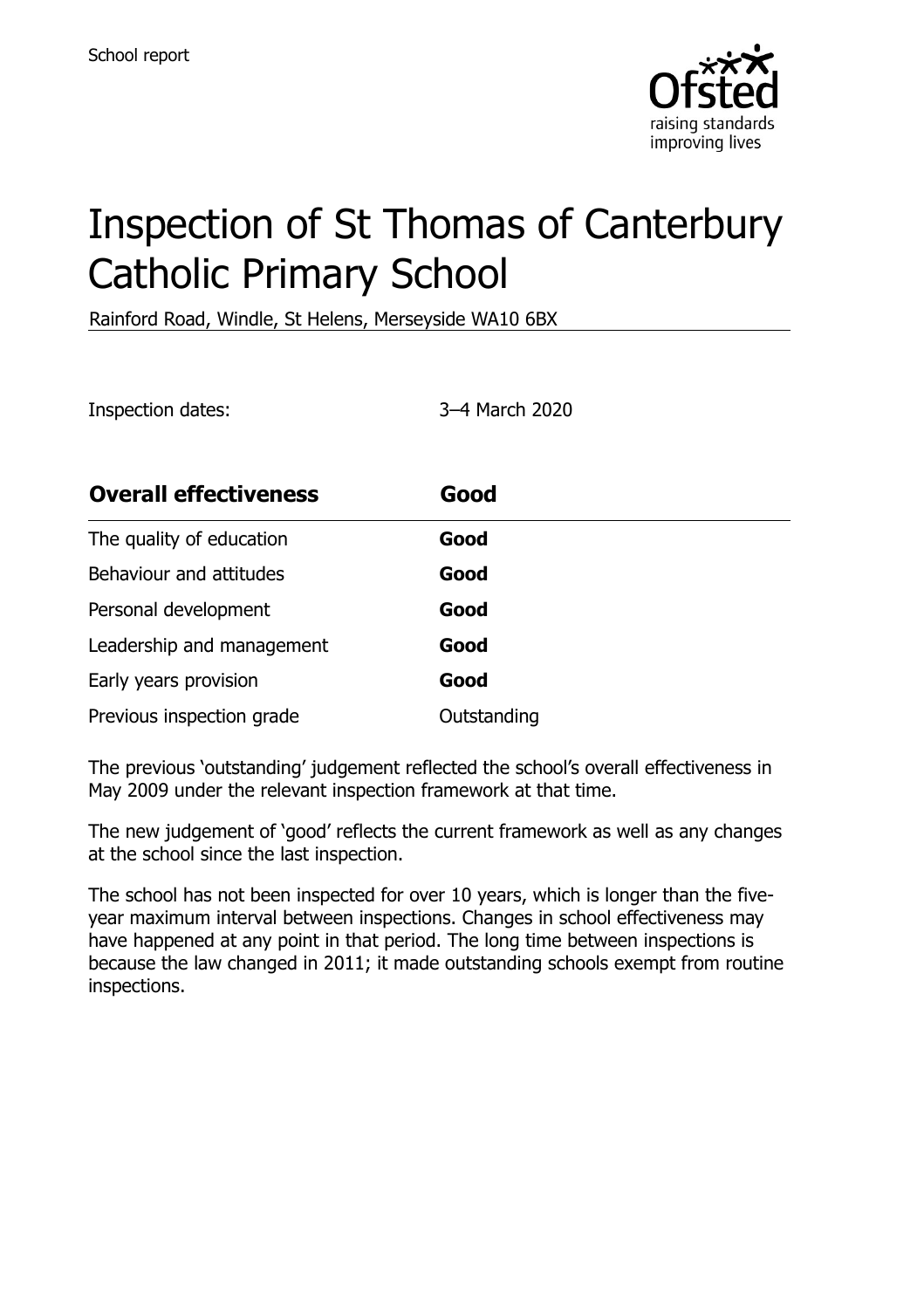

## **What is it like to attend this school?**

Children in the early years and pupils in key stages 1 and 2 are happy. They enjoy their lessons and wide choice of after-school activities such as performing arts and science club. They gain much new learning from their educational trips. Pupils with whom we spoke told us of the beauty and atmosphere that they experienced in their recent visit to the Royal Liverpool Philharmonic Hall and then the Liverpool Metropolitan Cathedral.

Pupils are enthusiastic learners. They achieve strongly because of the high expectations of leaders and staff. A typical pupil comment was: 'We learn something new at school every day.'

Pupils correctly described the school as peaceful. In classrooms, pupils behave sensibly. Pupils said that they feel safe at the school. They told us that staff deal promptly and successfully with the rare issues of bullying and misbehaviour by pupils.

Pupils' relationships with their friends and staff are positive. They are polite and keen to meet with visitors, such as inspectors. Pupils respect other people. They are proud of their school. They agreed when one pupil said of the school: 'We're a family. We respect everyone for who they are and what they do.'

#### **What does the school do well and what does it need to do better?**

Leaders and staff teach pupils about equality; for example, they celebrate disability awareness. Leaders and staff treat pupils equally, for instance making sure that pupils with special educational needs and/or disabilities (SEND) are included fully in school activities. Staff give reasonable support to these pupils and to those who are disadvantaged to ensure that they learn well at the school. Pupils learn about the importance of supporting elderly people and raising charitable funding for those in need. Teachers discuss topical world issues with pupils. Pupils develop high aspirations for their future careers.

Because of the help of their parents, carers, staff and school volunteers, pupils achieve well in their reading by the end of key stage 2. They enjoy reading the work of authors such as Cottrell-Boyce and Horrowitz. They learn the meaning of fascinating new words such as cacophonous and synchronisation from other books. Older pupils told me how pleased they are with leaders' recent investment in providing a good range of information books and fiction books in the school library. Pupils said that the library is calm. Even so, staff's provision of books for children in the Nursery and the teaching of reading in the early years and key stage 1 should be better planned. Some books used for pupils to practise their reading do not match their knowledge of phonics. Some staff's knowledge of the teaching of reading is underdeveloped.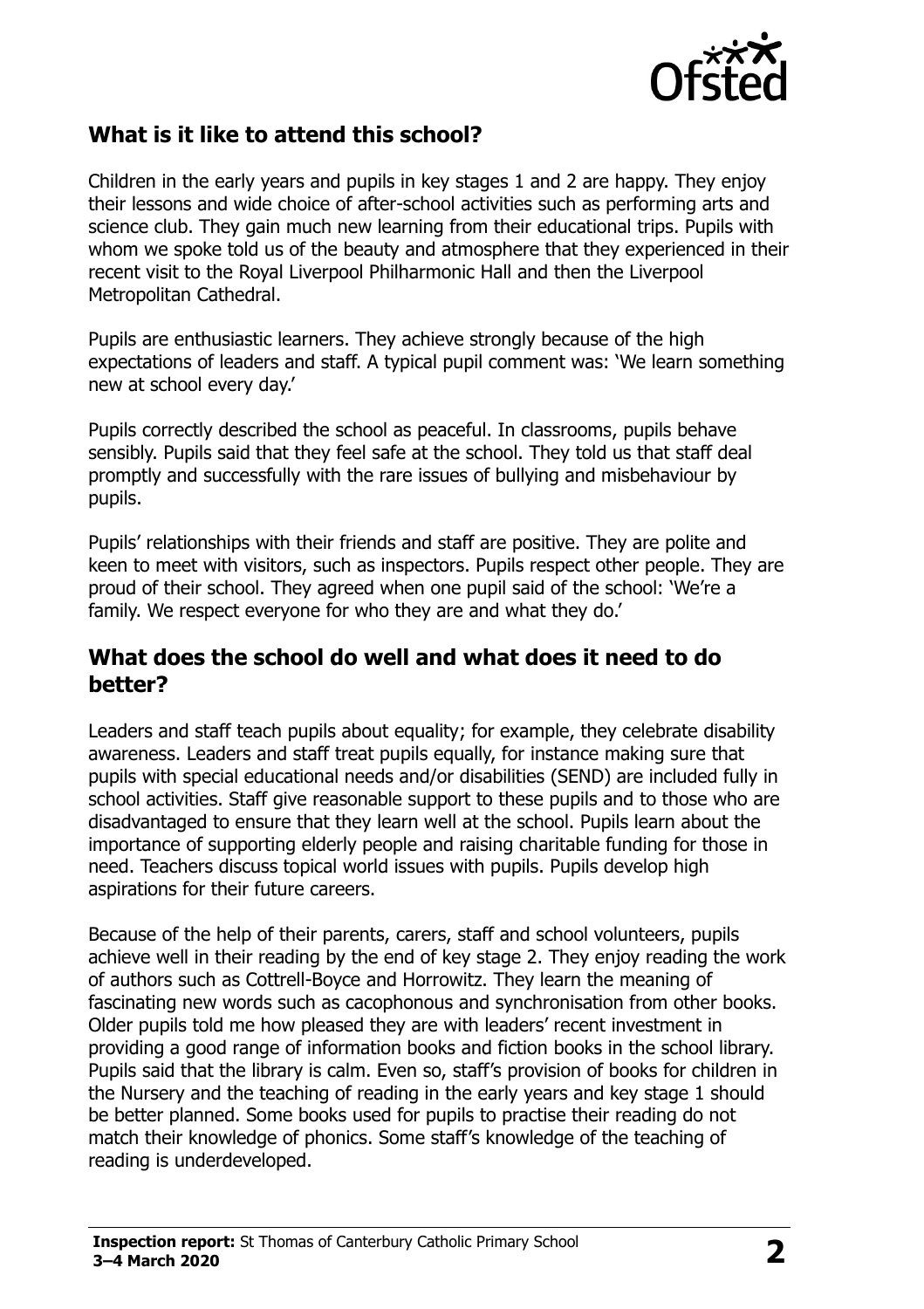

Most of the time, pupils' behaviour is good, which means that teachers and teaching assistants can focus on teaching the curriculum.

Pupils throughout the school speak with confidence, clarity and fluency. In mathematics, pupils achieve well, including in their knowledge of mathematical vocabulary. Leaders and staff are improving pupils' knowledge and skill in expressing their ideas in writing in different subjects. Staff inspire pupils to write through the stories that they share. In Reception, staff give children lots of meaningful opportunities to become skilled writers.

The new headteacher leads the school with clear vision and an accurate understanding of the work of staff and pupils. She is working successfully with staff to set out much more logically what they intend for pupils to learn in each curriculum subject. In some units of work, pupils know and remember essential information that teachers teach. For example, in geography key stage 2, pupils understand the characteristics of climate zones and biomes. However, teachers sometimes plan pupils' work less well in some subjects. For instance, sometimes, staff are unclear which vocabulary to teach. At other times, teachers plan activities that do not ensure that pupils remember important knowledge.

Parents and carers overwhelmingly support the work of the school. Staff really value the support and direction that the headteacher gives them. Staff morale is high. Teachers feel that their workload is reasonable. Governors give effective challenge to leaders about the curriculum.

In the early years, staff plan much of the curriculum reasonably well. For instance, children have worthwhile opportunities to develop their physical control and strength through a wide range of outdoor activities. Even so, some school leaders lack understanding of the curriculum and teaching in Nursery and Reception.

## **Safeguarding**

The arrangements for safeguarding are effective.

Leaders and staff have a clear and well-informed understanding of safeguarding. They take pupils' views seriously and respond appropriately to protect pupils from harm. Older pupils told me clearly about the school's emergency lockdown procedures. They understand how to stay safe when walking along local roads. They know to be sensible about making public comments online, because as one pupil said to me: 'The internet is written in ink.'

## **What does the school need to do to improve?**

# **(Information for the school and appropriate authority)**

■ Sometimes staff do not plan which vocabulary to teach to pupils. Some planned activities do not help pupils to remember the knowledge that they need. Some leaders lack understanding of the curriculum in the early years. These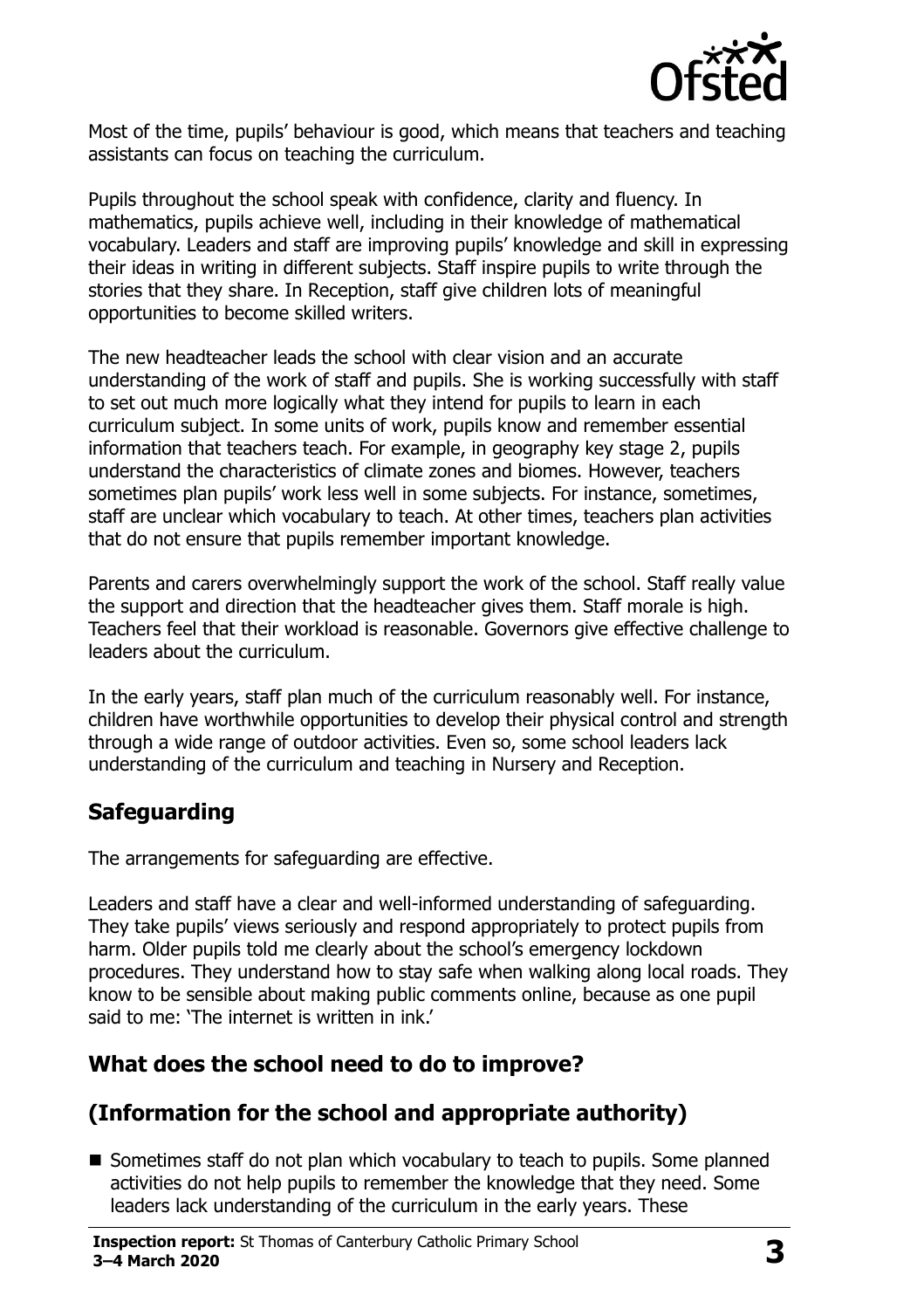

weaknesses hold back children's and pupils' and staff's understanding. Leaders should make sure that all subjects are planned with equal care and detail from Nursery to Year 6. These steps will help staff to ensure that all children and pupils develop a deep knowledge and understanding in each subject.

**Some of staff's planned teaching and the provision of books for children and** pupils should be better. This weakness holds back the effectiveness of the curriculum for early reading. Leaders should make certain that all staff understand recent national research about phonics and reading. Staff should improve how they plan the curriculum for books/early reading. Children and pupils will then be more able to make a stronger start to their reading in a range of subjects.

### **How can I feed back my views?**

You can use [Ofsted Parent View](http://parentview.ofsted.gov.uk/) to give Ofsted your opinion on your child's school, or to find out what other parents and carers think. We use Ofsted Parent View information when deciding which schools to inspect, when to inspect them and as part of their inspection.

The Department for Education has further quidance on how to complain about a school.

If you are the school and you are not happy with the inspection or the report, you can [complain to Ofsted.](http://www.gov.uk/complain-ofsted-report)

### **Further information**

You can search for [published performance information](http://www.compare-school-performance.service.gov.uk/) about the school.

In the report, '[disadvantaged pupils](http://www.gov.uk/guidance/pupil-premium-information-for-schools-and-alternative-provision-settings)' refers to those pupils who attract government pupil premium funding: pupils claiming free school meals at any point in the last six years and pupils in care or who left care through adoption or another formal route.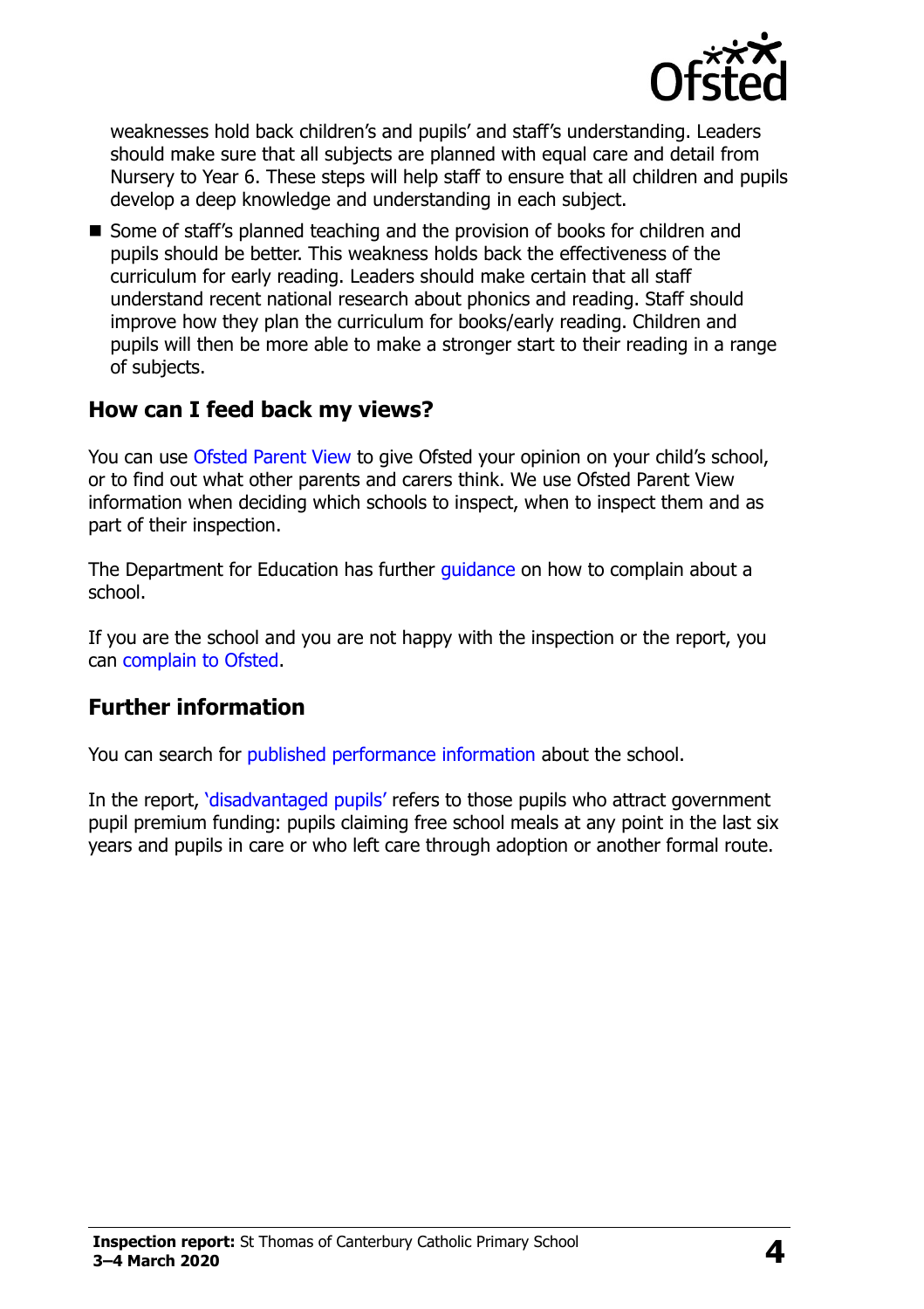

## **School details**

| Unique reference number             | 104809                             |
|-------------------------------------|------------------------------------|
| <b>Local authority</b>              | <b>St Helens</b>                   |
| <b>Inspection number</b>            | 10122147                           |
| <b>Type of school</b>               | Primary                            |
| <b>School category</b>              | Voluntary aided                    |
| Age range of pupils                 | 4 to 11                            |
| <b>Gender of pupils</b>             | Mixed                              |
| Number of pupils on the school roll | 206                                |
| <b>Appropriate authority</b>        | The governing body                 |
| <b>Chair of governing body</b>      | Kevin Brown                        |
| <b>Headteacher</b>                  | Lyn Rawlinson, interim headteacher |
| Website                             | www.st-thomasofcanterbury.st-      |
|                                     | helens.sch.uk                      |

### **Information about this school**

- The school's governing body runs a nursery on site offering 16 places for threeand four-year-olds. This provision is operated under community powers of section 27 of the Education Act 2002.
- The interim headteacher has been appointed to be the substantive headteacher from April 2020.

## **Information about this inspection**

We carried out this inspection under section 8 of the Education Act 2005. We deemed the inspection a section 5 inspection under the same Act.

- We spoke with some parents and considered the 88 responses from parents to Ofsted's Parent View questionnaire.
- We spoke with several groups of pupils about their experiences at the school.
- We spoke with teachers and teaching assistants about their work. We reviewed responses from 30 staff to an Ofsted questionnaire.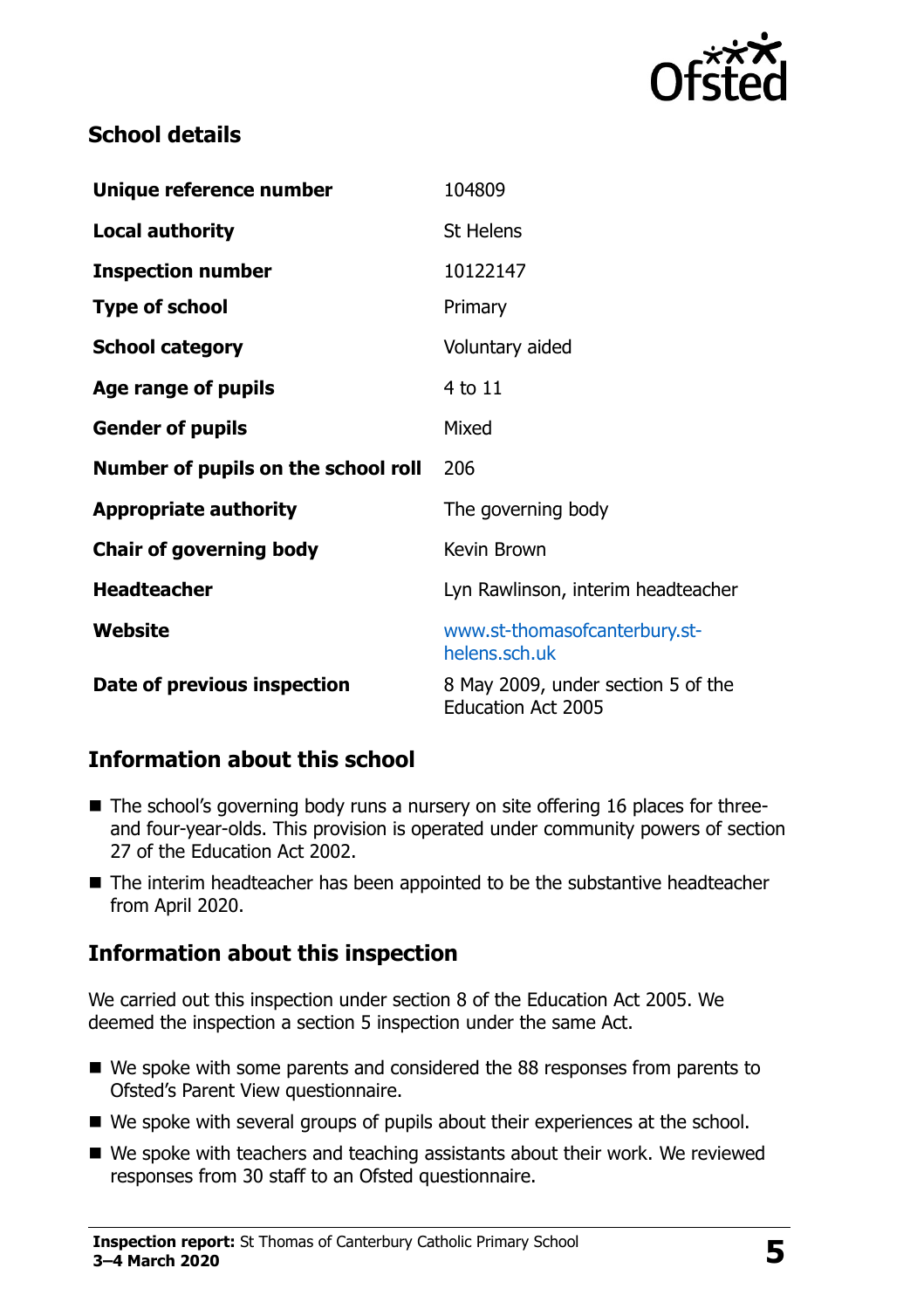

- We did deep dives in reading, writing, mathematics and art and design. We looked at curriculum documents, met with leaders, visited some lessons and spoke with staff. We spoke with some pupils and looked at examples of their work. I listened to some key stage 1 pupils read to a member of staff. I looked at the provision of books in the early years.
- We also looked at the curriculum in science and geography.
- We spoke with senior leaders about support for pupils with SEND and about the school's work to provide for all pupils' personal development.
- We checked a sample of school records about safeguarding. We asked leaders, governors, staff, pupils and parents about safety at the school.
- On the first day of the inspection, all key stage 2 pupils were away from school on an educational visit.

#### **Inspection team**

Tim Vaughan, lead inspector **Her Majesty's Inspector** 

Tina Cleugh **Cleugh Cleugh Cleugh Cleugh Ofsted Inspector**